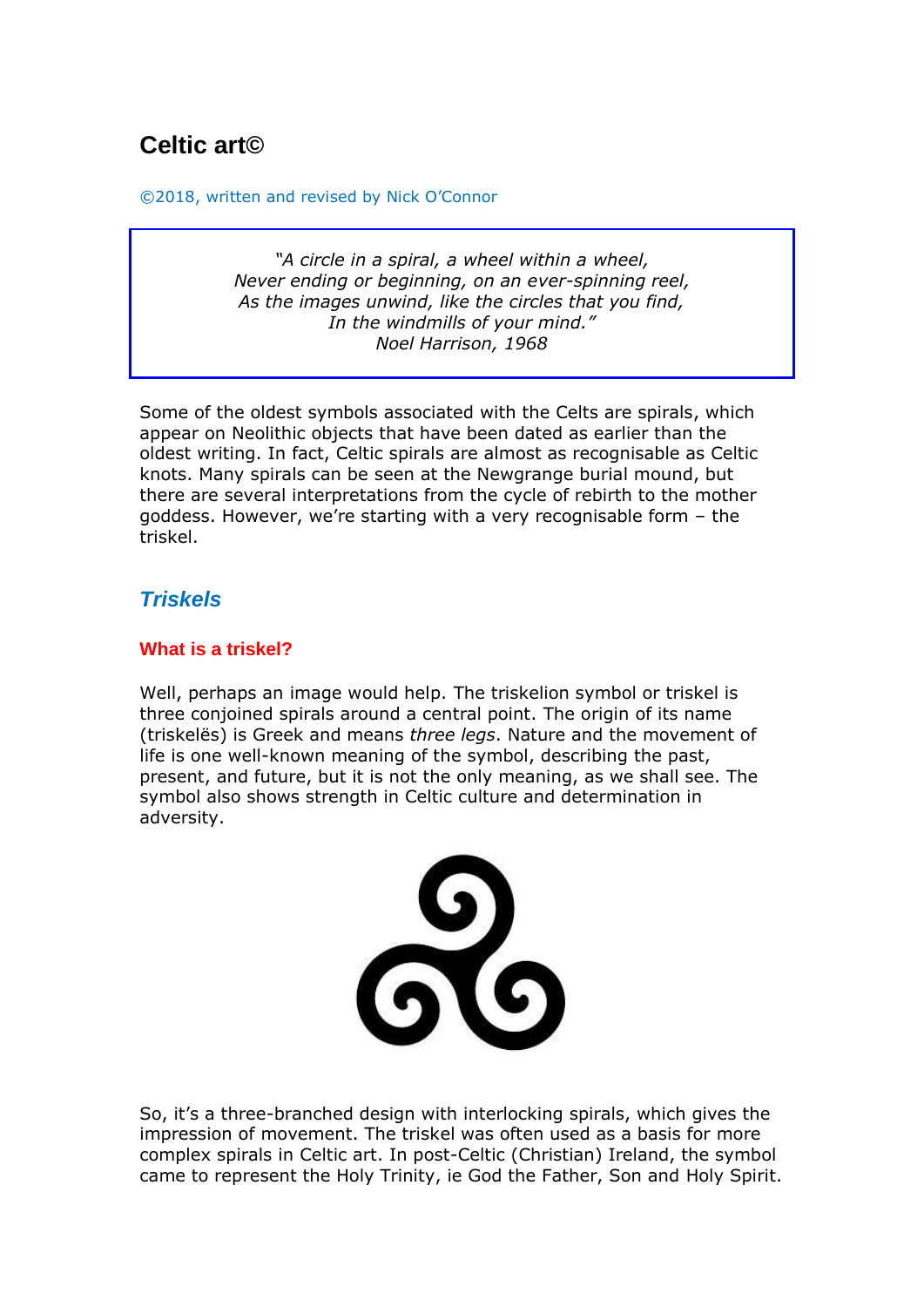But, there is little doubt that the spirals found in the ancient relics of Ireland were put there, because they represented things or ideas that were sacred to the indigenous people. And, as such, this shape would have been pre-Celtic – perhaps 2000 years before the Celtic culture took root in Ireland.

Some of the earliest forms of the Irish spiral or triskel shape have been dated to 2500 BCE at the main entrance to Newgrange chamber tomb in Meath and, similarly, to pottery that has been found in archaeological digs in Marne (France) and Mintraching (Bavaria). The triskels vary slightly, but are recognisable as double or triple spirals.

It should be noted that historical research into other ancient cultures reveals that the triskel design was also common in Greek or Mycenean art, Korea, Japan, Sicily and Scandinavia.

#### **What is the symbolism of a triskel?**

There are many interpretations of the symbolic meaning of triskels and the list below shows just a few of the more popular suggestions.

- 1. The triskel reflects the commonality of natural spirals, such as could be seen anywhere. Examples might include the spirals of sea shells, snails, plants, river eddies, etc.
- 2. The Celts divided their world view into threes, ie the three material domains of earth/ sea/ sky is a common reconstructionist belief.
- 3. Another threefold concept was the Celtic belief in the spiritual, celestial and present world; many Celtic deities are represented as having three faces.
- 4. Celtic society was split into three druid priests, warrior kings and artisans/farmers.
- 5. Triskels and spirals can be seen as water-based symbols with their curves and impression of fluid motion.
- 6. Another threefold interpretation is to see the triskel as showing the seasonal cycle of time, ie life-death-rebirth. Each person's life starts at the centre, moves forward and wind back to the centre.
- 7. The triskel is connected to the mother goddess, Manannán, but some people also link the symbol to the goddess, Brighid.

The directional aspect of the triskel is important too. The first impression is that all three branches move outward from the centre so as to show forward energy or progress. Clockwise spiral movement tends to be linked with solar energies and harmony with the Earth, while widdershins spirals are associated with the manipulation of nature.

Thus, the rotating, curved shape of a triskel's branches would be seen as symbolic of active movement, ie almost of life. Some historians and archaeologists have gone further by correlating a triskel with a symbol for the sun, because the Breton word means three rays and each day, people could see the sunrise, midday and sunset – three phases.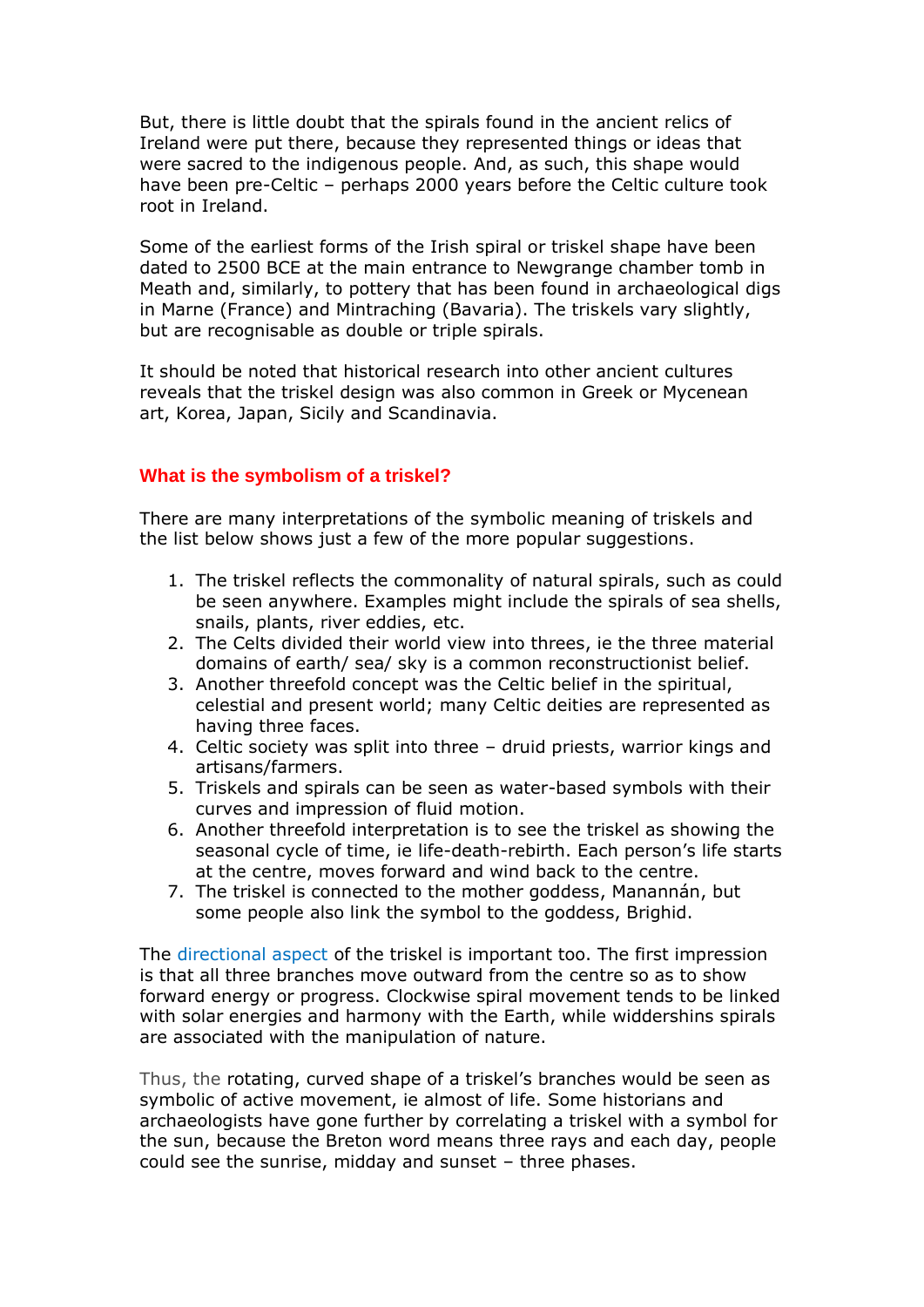Actually, it might be a good idea to pause for a moment and reflect upon this point – triskels seem to be the embodiment of the symbolism of the number three. It's a very common, magick number that's important in the Trinity, in alchemy, in Islam and all sorts of other faiths. Where else can we find examples of the power of three? Here's some suggestions:

- $\downarrow$  Primary colours of blue, red and yellow.
- $\ddot{ }$  States of matter solid, liquid and gaseous.
- $\frac{1}{2}$  Spatial measures height, length and width.
- $\ddot{\bullet}$  Time past, present and future.

#### **Triskels in Celtic artwork**

Bear in mind that most of the spiritual beliefs and myths in Celtic culture were passed down through the generations via rites, storytelling, music and dance, but rarely in writing. Therefore, it's difficult to know exactly what were the meanings of the triskels and spirals. Much of what we know now came later from the post-Celtic illustration and writings of the Romans and Christians – and from the Arts and Crafts movement too.

Celtic artwork enjoyed a revival in the late Victorian/ Edwardian era – and just after. Some could be termed decorative speculation and some were reconstructionist beliefs, based on early jewellery, medals, pottery and coins unearthed from Celtic settlements. In these historical artefacts, common themes incorporating triskels could be seen, as shown below.

- $\ddot{\phantom{1}}$  Water designs, to show fluid movement, eg the Aberlemno Cross (see picture below) or the Book of Durrow.
- $\ddot{+}$  Rotational designs were popular on torcs, helmets, medals and coins, eg the Killamery Cross and the Clevedon gold torc (200 BCE).
- $\ddot{\phantom{1}}$  Triskels were sometimes included in wider designs that showed plants or flowers, eg bronze bowls from 400 BCE from the Ardennes, third-century BCE horns from Brentford and door handles from 800 CE in Meath.
- $\ddot{\phantom{1}}$  Triskels also turned up in historical jewellery like brooches, buckles or necklaces, eg from Meath (700 CE), Silchester (100 CE) and the Donore Disc (700 CE). The Tara Brooch, found in Ireland in 1850, was made around 700 CE in Meath – Queen Victoria had a copy of this brooch, which has multiple triskels in its design.

Other triskel-related artwork included fusion with Celtic designs, such as triquetra, interlaces and labyrinths – and also animals. Animal-related triskels have been retrieved from all types of sources, but the most popular designs appear to be those involving birds, dragons and horses. A few examples might be the Obermenzing sword scabbard (100 BCE – bird triskel), the Donore Disc (700 CE – dragon triskel) and a door handle from Donore (also 700 CE – horse triskel).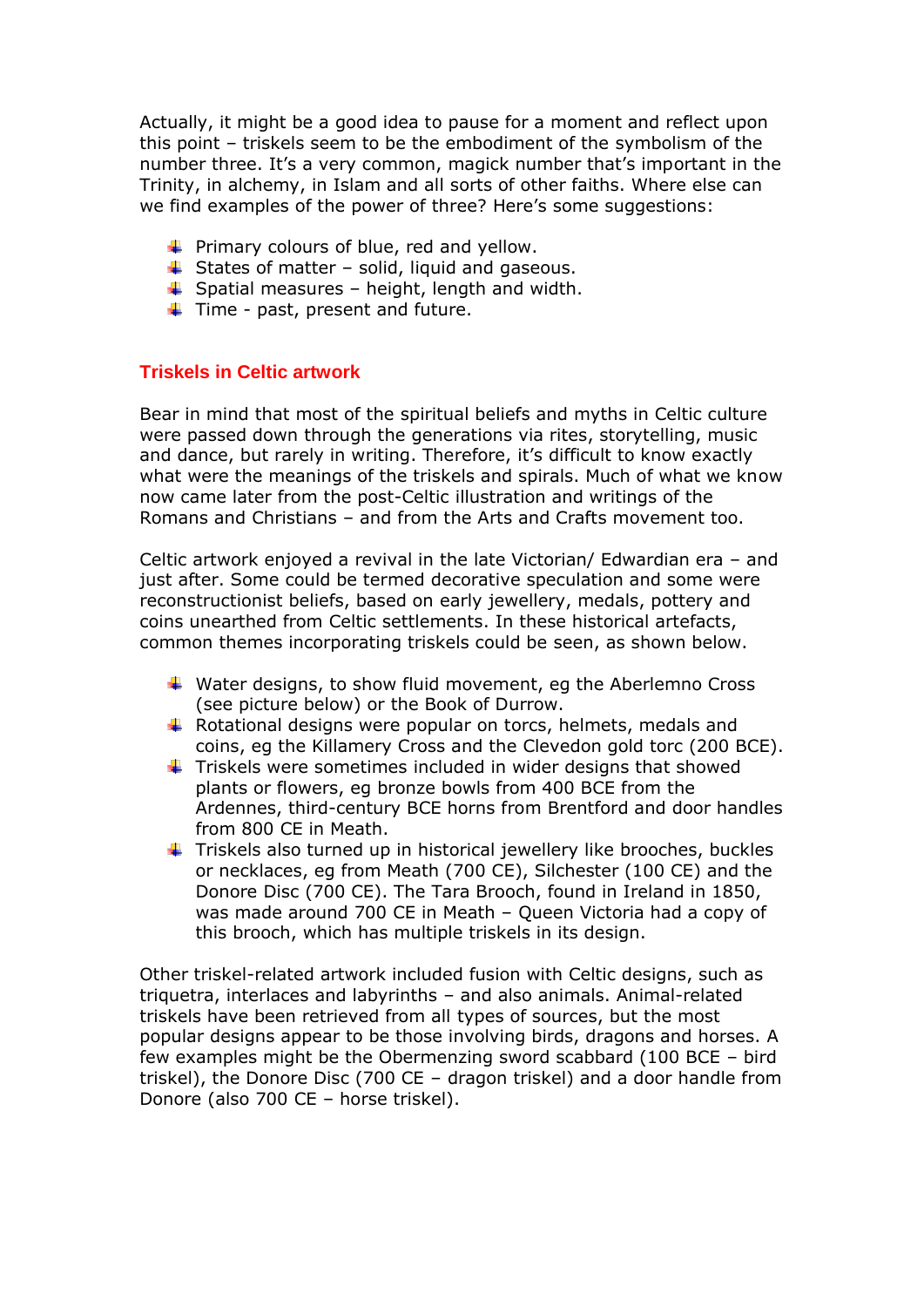

### *Animal symbolism*

OK then, from triskels to animals, but this part takes us a step further by considering the legacy of the Celtic animal symbols in early British heraldic themes.

For example, let's look at the yale. Unlike common Celtic animals like boars, lions, eagles or horses (that were included regularly in families' coats of arms), the yale was a weird, mythical creature, first adopted by the Duke of Bedford in the 14<sup>th</sup> century, who was brother to the king (Henry V). Later, it was part of the livery of the Beaufort family and can be seen on the gates of St John's College, Cambridge. What does it look like? Here's a picture, as the odd mix of a lion's tail, boar's snout and great horns that point in different directions, tend to defy description.

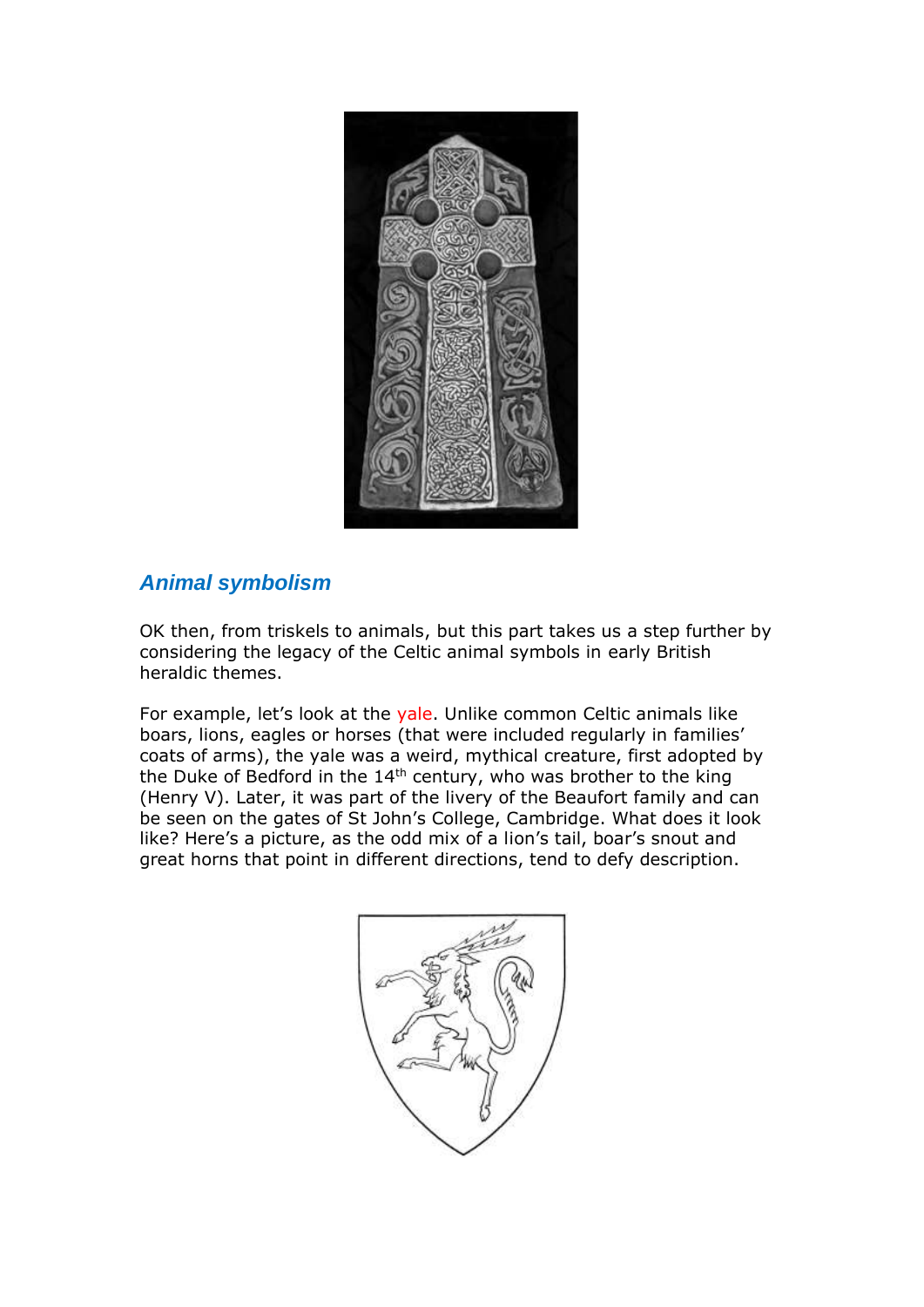### **Animals and the Celtic culture**

The Celts, in common with other ancient civilisations, used many animals in everyday life, eg:

- ➢ Cattle
- ➢ Sheep
- ➢ Pigs
- ➢ Chickens
- ➢ Dogs
- ➢ Horses.

There was also hunting of deer and fishing too. It has been suggested that, as wolves, bears and wild boars were revered as part of druid worship rites, these animals may have been hunted less. It should be remembered that horses were used in war too, to pull the small chariots and to bear the warriors in battle.

Thus, it is not surprising that many pieces of Celtic artwork include animal representations. Horse, deer and bird decorations from ritual statuettes have been found in archæological digs in Hallstatt in Austria, that date back to 700 BCE.

It is likely that the Celtic tribes in southern Europe absorbed some cultural influences from neighbouring peoples at that time, eg Greeks or Phoenicians, because some Celtic artefacts have been found with artists' impressions of mythical beasts, eg winged horses and gorgons.

The 4<sup>th</sup> century BCE was a major artistic period for the Celts, right across Europe. This style was called *La Tène* and included numerous animal themes in artwork, such as jewellery, weapons, coins and small statues. The animals depicted include:

- $\triangleright$  Bulls
- ➢ Deer
- ➢ Snakes
- ➢ Dragons
- ➢ Horses
- ➢ Birds.

**Note:** within a hundred years or so, the growth of the Roman empire influenced the Celtic culture so much that La Tène sort of morphed into a Romano-Celtic fusion. Not so much in Ireland, though, where the Roman influence was weaker. Let's look at the animal symbols often portrayed by Celtic artists - in a little more detail.

1. As mentioned above, horses were important as both farm animals and for use in battle. Some archæological digs have found the remains of Celtic leaders buried alongside their horses. For example, the Celts revered the horse goddess, Epona, and the hero, Cú Chulainnd, had horses with human intelligence.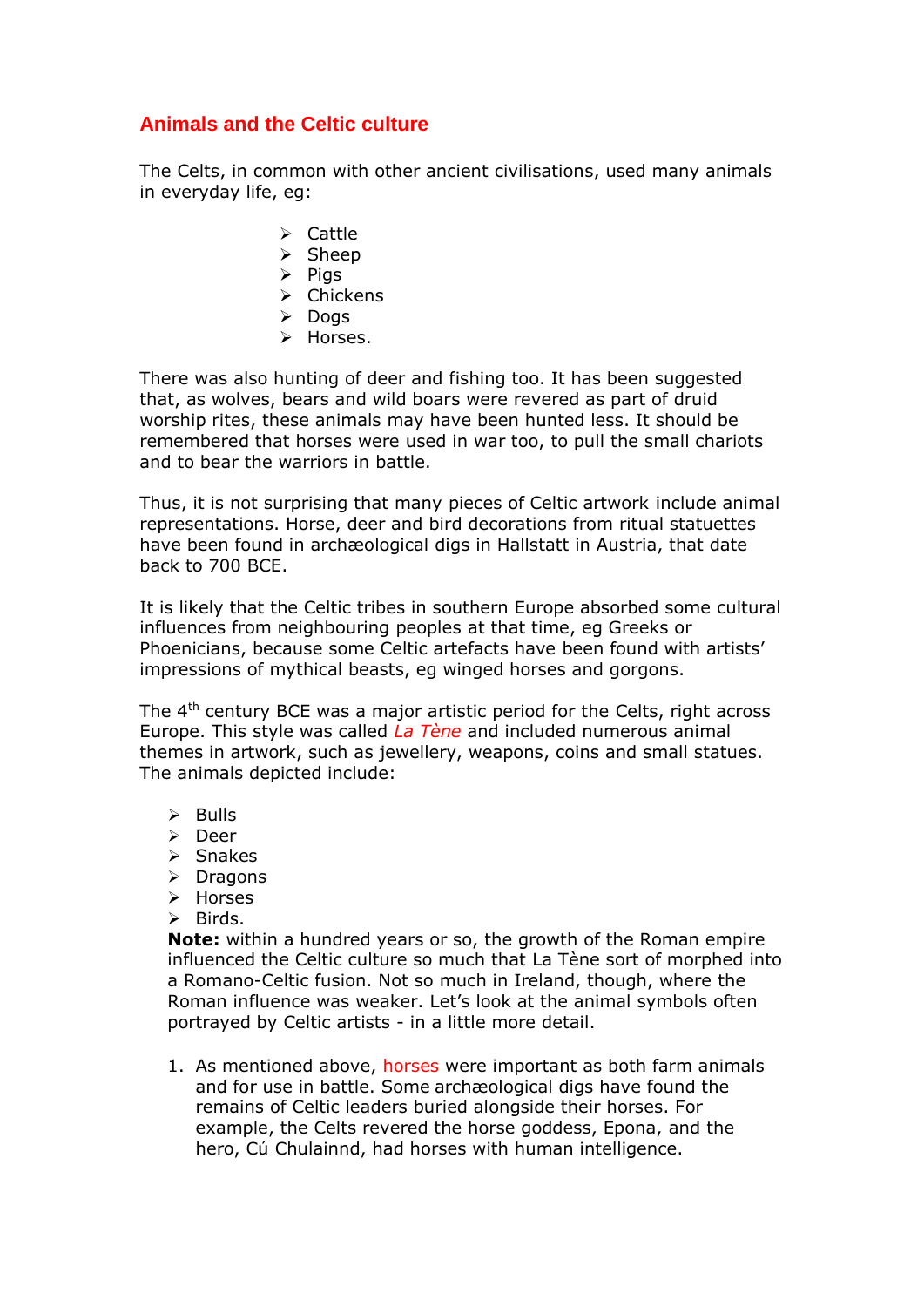- 2. The bear was a royal symbol, connected to the safeguarding of the universe.
- 3. Birds were seen as arbiters of human fate and could be both magickal and possessed of healing qualities. Key bird symbols were swans, crows and owls. The Badh was a Celtic crow goddess, also known as the Morrigan.
- 4. The eternal cycle of the seasons and crops, as reflected by life itself, often can be seen in depictions of the god, Cernunnos, with his great antlers that also fall and regrow. Deer and stags recur in Celtic artwork (*see the picture below of the coin from the 1st century BCE*). Interestingly, for pagans anyway, while Christians were keen to identify the horned god as Satan in their images, one well-known tale has St Patrick choosing to transform into a stag to escape attack.
- 5. Dogs were useful animals, valued by Celtic farmers and war chiefs alike. The name of the hero, Cú Chulainnd, means *dog of Culainn* and, today, the Gaelic root,  $C\acute{u}$  (meaning dog), has given rise to names like O'Connor!
- 6. Wild boars may have been hunted, but their ferocity made them creatures of worship by the druids, who linked the wild boar with the god, Taranis.
- 7. Bulls were worshipped in their own right by the Romans and Cretans. Some Celtic kings and queens adopted bulls as their symbols of power, to show strength and majesty. The Irish tale about the brown bull of Cooley, which was stolen from Ulster is indicative of a bull's value.
- 8. One thing that's important is that dragons appear in Celtic art, but not until much later. They're key to Welsh Celtic tales, but not so much in other parts of the Celtic landscape. Now, if we were talking about the Saxons, different matter completely.

It is important to note that many of the Celtic artists tried to show animals as they were in real life, whereas later pieces have animals in a much more symbolic form.

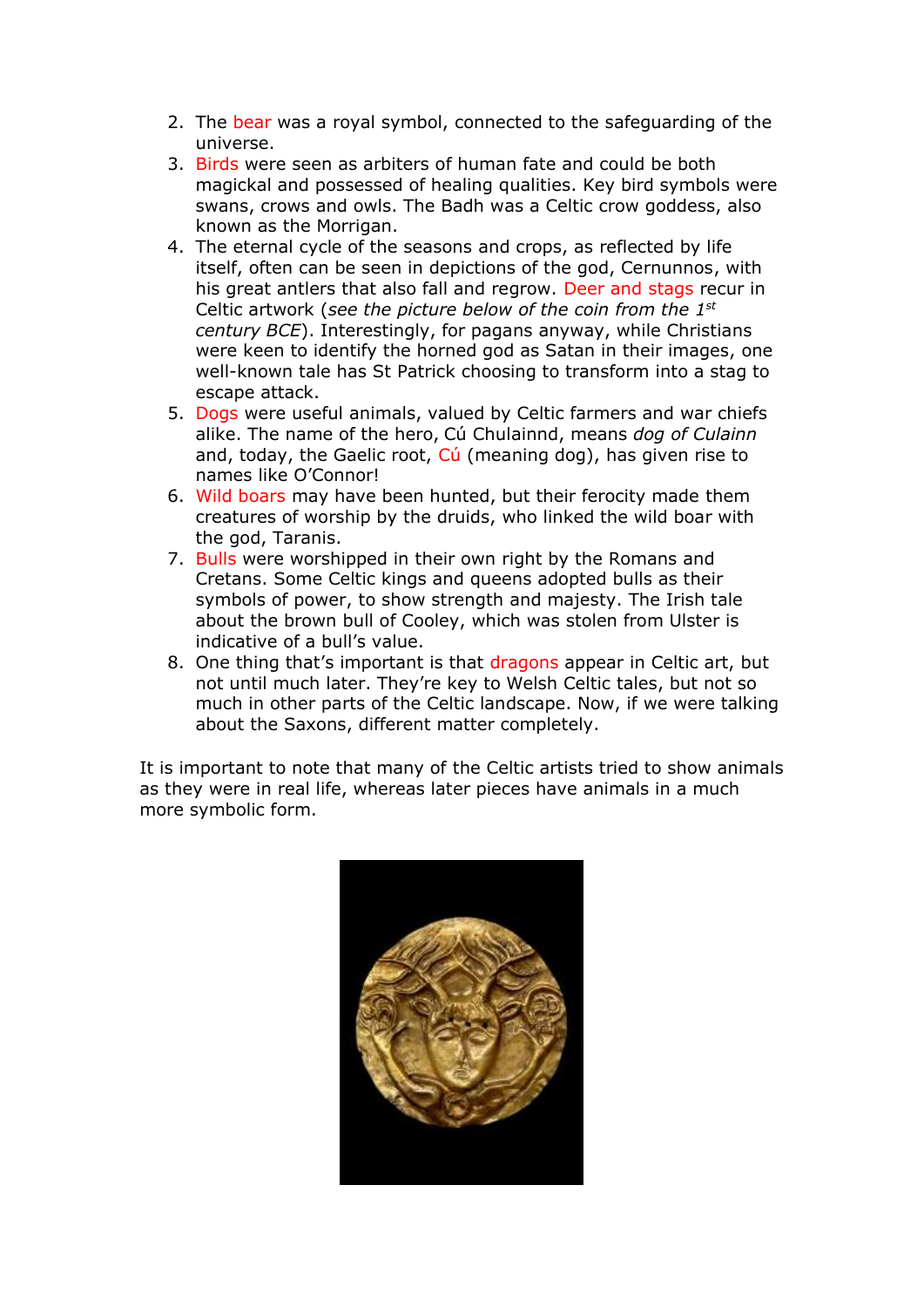### **Animals as religious symbols**

After La Tène, the next distinguishable period in Celtic art was post-400 CE, when the Christian influences were at work. Many Celtic crosses and illuminated holy books contain animal decorations in a Celtic style, eg:

- ➢ The Book of Kells
- ➢ The Book of Dimma
- ➢ The Book of Durrow
- ➢ The Lindisfarne Gospels.

There are several animals that were seen as important to early Christian/ Celtic art and many of these were attributed to saints or to heavenly themes in an allegorical sense. Particular examples are:

- ➢ The eagle of St John
- $\triangleright$  The peacock from the Book of Kells was symbolic of eternal life promised to all Christians
- ➢ Fighting dogs from the Book of Kells and the Papil Stone in Scotland (from  $7<sup>th</sup>$  century CE)
- ➢ Wolves from the Book of Kells
- $\triangleright$  Wild boars from the Witham Parade Shield (2<sup>nd</sup> century CE)
- ➢ Deer from the Book of Kells and also the Cross at Tibberaghny in Kilkenny
- $\triangleright$  Many people have seen the white horses, eg at Uffington, but later on horses were included as symbols in the Gospel Book of St Gatien  $(8<sup>th</sup>$  century CE)
- ➢ The ox of St Luke in the Books of Durrow and Kells, as well as the Echternach Gospels (7<sup>th</sup> century CE), the Lindisfarne Gospels and a winged ox of St Luke from the Book of Armagh  $(9<sup>th</sup>$  century CE)
- ➢ The lion of St Mark in the Books of Durrow and Kells.

Here's a couple of examples of symbolic animals that date from this period of Celtic art, after La Tène, but before the Normans took control, the ox from the Book of Kells (9th century CE) and the lion from the Book of Durrow (7<sup>th</sup> century CE).

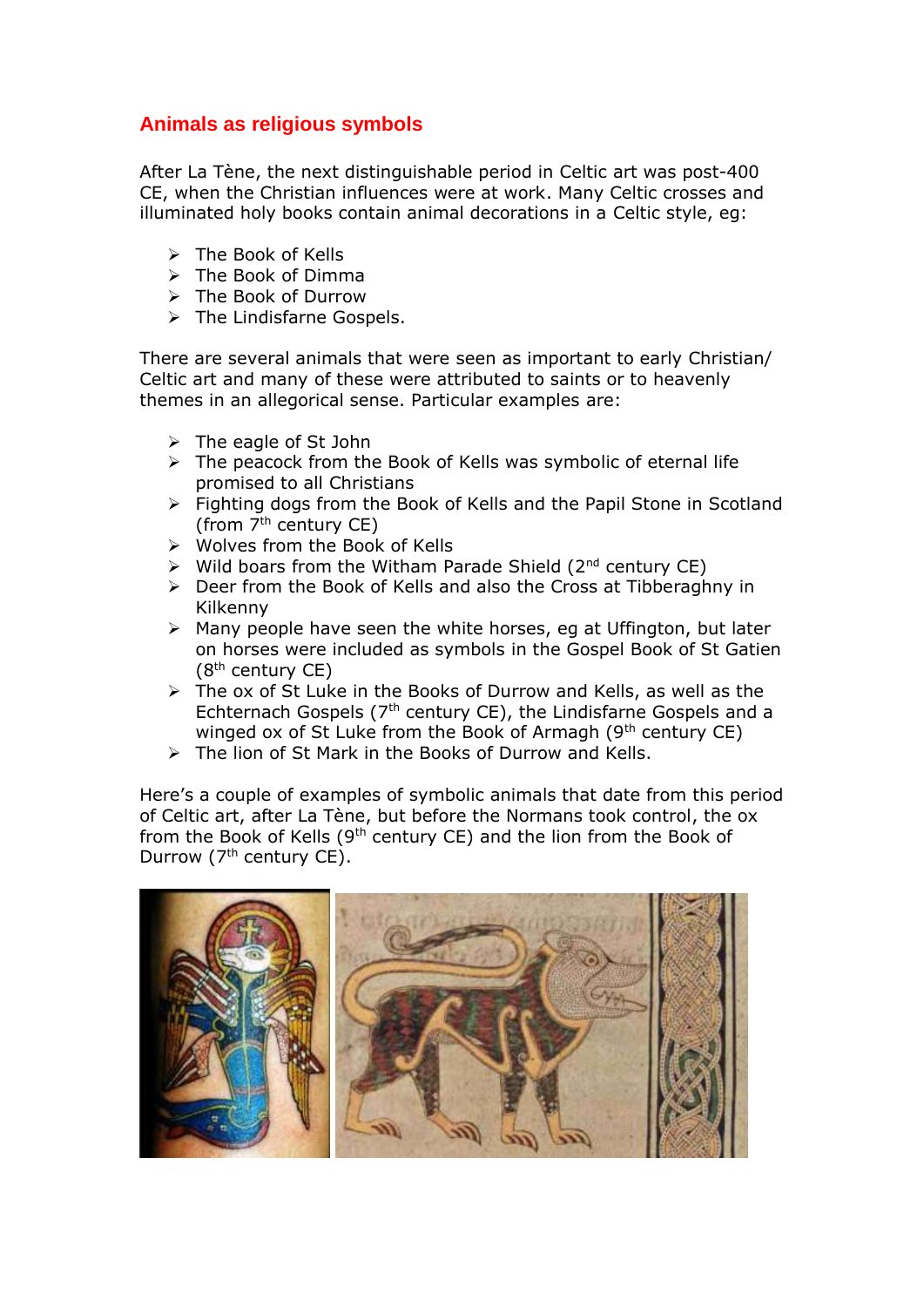### **Celtic animal symbols and heraldry**

Many Celtic lands were conquered by the Normans about 1000 years ago and this new culture superseded the Celtic style. In some areas where the Viking influence had been strong and the Danelaw prevailed, much of the Celtic artwork drew upon Viking styles too. It was not until the Arts and Crafts revival in the 19th century that some of the pseudo-Celtic artwork was reintroduced. Several times so far, I've referred to derivative styles, ie symbolic animals that were taken from the cultural art of neighbouring locations.

After the Norman Conquest, many noble families in Britain began to adopt some of these symbolic animals into their familial coats of arms, eg the unicorn of Scotland, the lion for England, the yale (*see introduction*), the dragons of the Longworth family and the wild boar of Douglas, Earl of Morton.

And some of these adoptions can still be seen today, not only on flags or portraits, but in everyday objects too. Take the griffin or gryphon, for example, which was a symbol of kingship and bravery in Minoan Crete and was adopted as a corporate logo by the nowdefunct Midland Bank. That was not the fate in the wonderful tale of the Vauxhall griffin, which dates back 800 years.

*It all started in the reign of King John – he had a problem in that the royal treasuries were almost empty as a result of the Crusades and there was no money for a regular army. Taxes raised some income, but not enough, so the king began to use hired troops to fight his battles for fixed rates of pay. One of the most loyal troops of mercenaries was led by Falkes de Bréauté from the Netherlands and he chose a coat of arms that included the fierce, warlike griffin as its emblem.*

*When Falkes de Bréauté grew too old to fight, the king rewarded him with an estate on the south side of the River Thames. His lands and manor house were known as Fulk's Hall. OK, fast-forward now to the 19th century (1857) when London had expanded and was in the grip of the Industrial Revolution. Fulk's Hall had become Vauxhall and it was now an iron works, turning out industrial machines and supplies for the new railways. After a while, it became the Vauxhall Motor Co and built cars for the new automotive industry, but the company could not decide on a logo, until some bright spark remembered the original owner's livery – and that is why all Vauxhall cars still have a griffin on them.*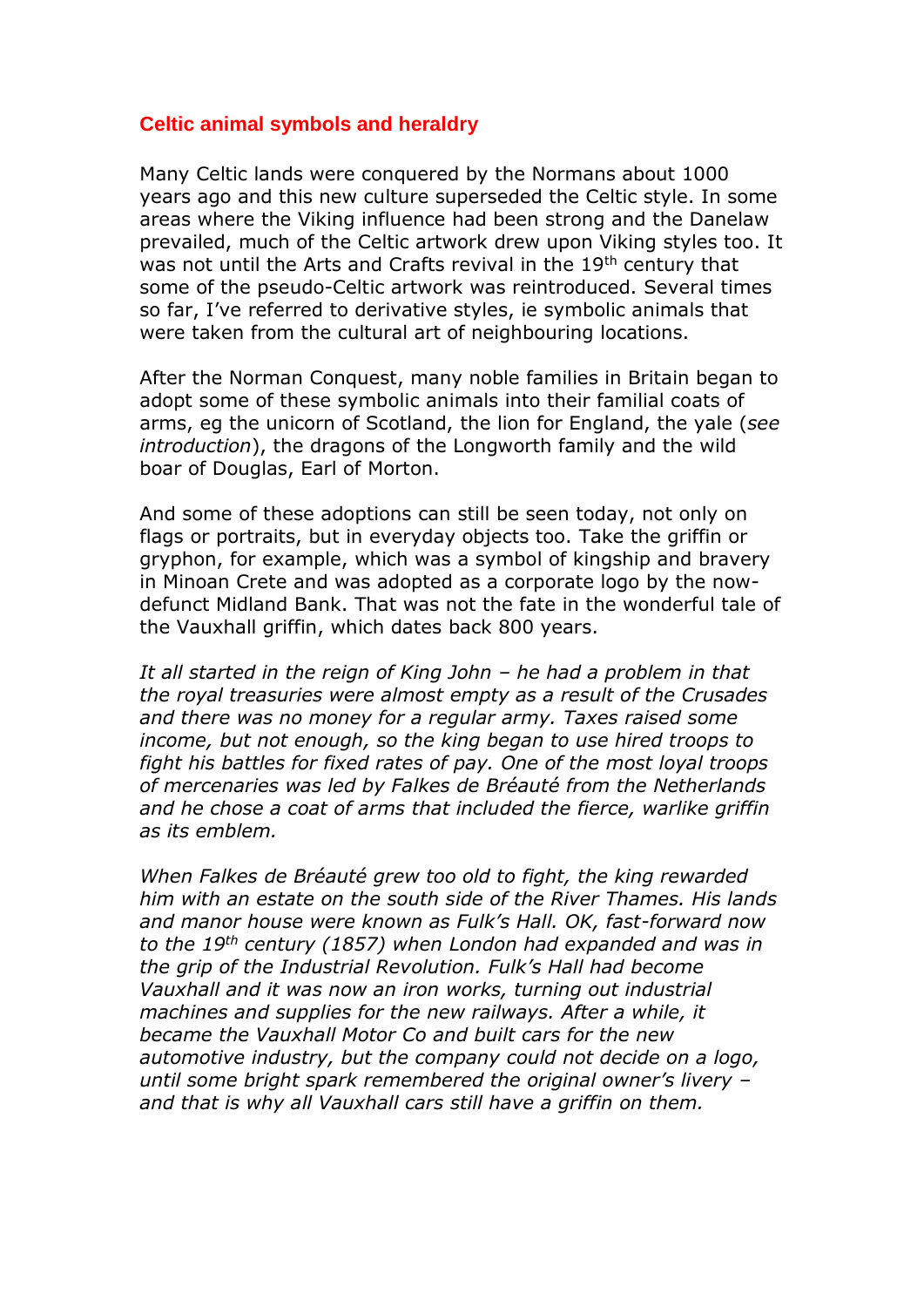## *Knotwork and interlace*

This final part of our Celtic art overview looks at the Celtic knotwork and interlace motifs, which were revived by craft artists during the Irish Celtic movement from the Victorian period.

#### **Celtic interlace patterns at the start**

Some of the interlace patterns and designs used by early Celtic artists can be traced back to the 4<sup>th</sup> century BCE, but the knotwork patterns that are so common today, first started to appear about 600 years later. The 4<sup>th</sup> century BCE style is sometimes described as *Waldalgesheim style* (from that area of the Rhineland in Germany) – it's a mix of curves and was discovered on torcs and plaques. By the  $4<sup>th</sup>$  century CE, other artistic styles had been very influential on Celtic designs too, as per the list below.

- a) Ancient Greek decorative ribbons were replicated in the artwork of Byzantium or Lombardy.
- b) Many Roman murals, fabrics and architectural styles included the interlace of foliage.
- c) New Christian culture included interlace patterns on bibles, crucifixes, tapestries and chancel screens.
- d) As the Roman Empire started to fall, Germanic tribes began to absorb interlace patterns, eg a belt buckle from Sutton Hoo (*see below*).

So, from where did the interlace pattern originate? There are many theories, but the most realistic one is that the very first interlace patterns derived from the art of weaving. The practices associated with intertwined braids, colours, threads and fibres can be dated back to Neolithic times – not only for clothing, but also for the making of ropes, baskets or nets.

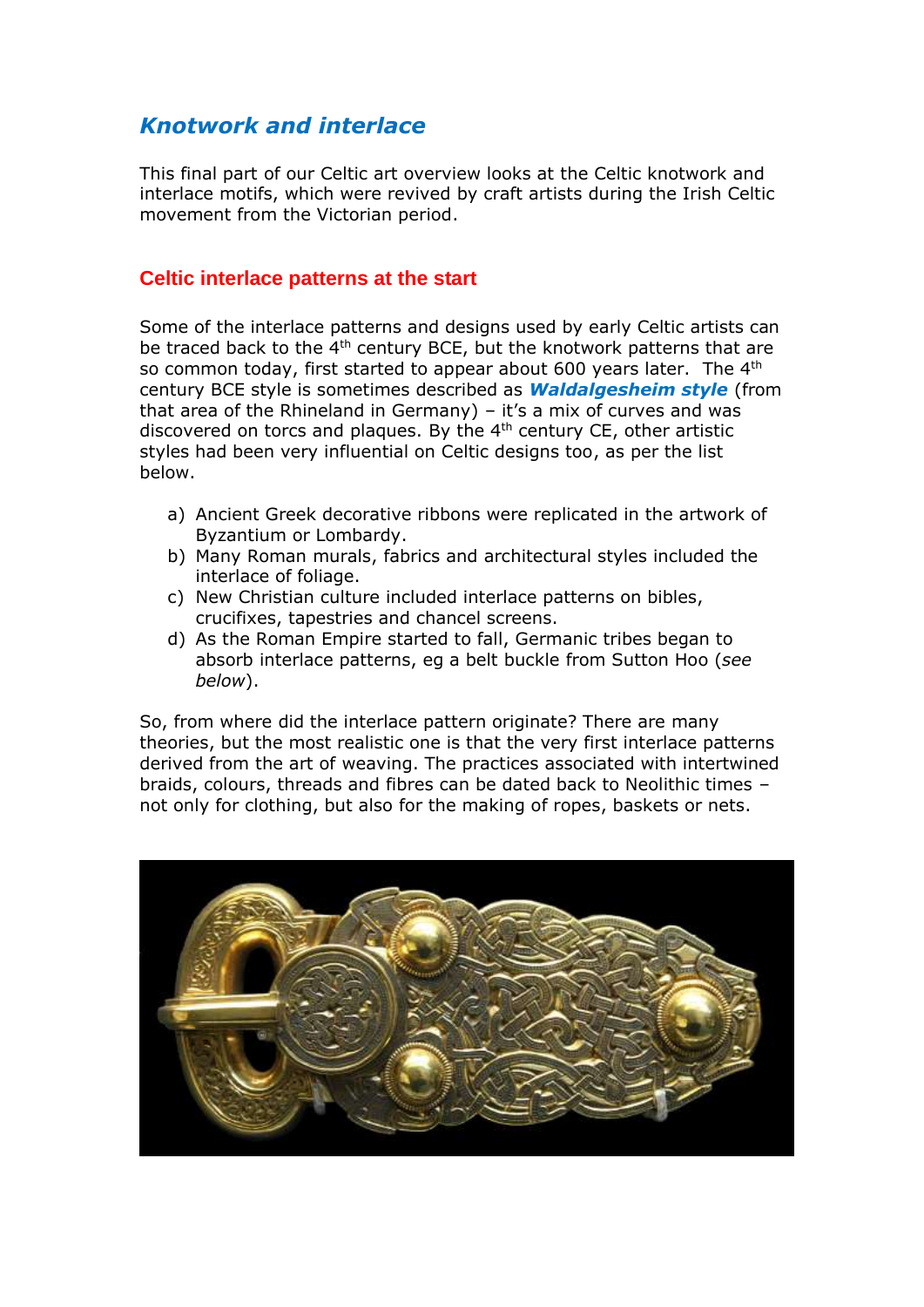One point that is often overlooked is just how widespread the Celtic culture actually migrated. The earliest pieces were in central Europe in the Hallstatt style (from the settlement in Austria) and can be dated to the 8<sup>th</sup> century BCE. For context, this is roughly the same as the start of the Iron Age. Typical items from this period are:

- Swords and daggers
- Torcs of gold
- Cauldrons and jars
- Jewellery.

All such items were decorated with a mix of spirals, triskels, animal themes, etc. From the 5<sup>th</sup> century BCE to 50 CE, the Celtic tribes shifted westwards to Spain and Ireland, south-east to Turkey and north to the edge of Germany. And their art accompanied this migration, integrating with other local cultures along the way, eg Greek and Roman art. As mentioned earlier, this period was known as the *La Tène* era.

Ireland itself was never conquered by Rome and, here, the Celtic art forms stayed much purer than in Gaul, England or Wales. From the 5th century CE though, Ireland was subject of the influence of Christian missionaries, who gradually incorporated the styles of druidic bards and filidhs into Christian decorative art – as can be seen in the Book of Kells.

And this fusion of Celtic art with Christian belief started to spread through Europe via Irish missionaries. The Celtic art patterns went into France, Switzerland and Italy on decorated scrolls, stone crosses, altar decorations and jewellery, including that most recognisable design of all – Celtic interlace and knotwork.

### **What is Celtic interlace?**

OK then, what do we actually mean by interlace? In truth, it's a pattern of ribbon or thread that criss-crosses itself in any number of complex paths or twists. One continuous ribbon can produce a knot and this is also a feature of interlace patterns. Knots are crucial symbols in many cultures, eg the Gordian Knot, the Norse valknut and the Buddhist endless knot.

Within Celtic tradition, the triquetra is a good example of knotwork design, but there's no definitive guide to the different types of Celtic knot. Sometimes, one can see references to a friendship or Trinity knot. The Books of Kells and Durrow have many such patterns, eg crosses with pointed interlaces. One can also find lots of decorative stones or crosses with interlace from the 9<sup>th</sup> century CE eg the slabs at Durrow Abbey (County Offaly) & Fahan Mura (County Donegal).

The 5<sup>th</sup> century CE has been described as the Golden Age of Irish art, as a fusion of Celtic traditions and the relatively new Christian faith. And this period lasted up to the 10<sup>th</sup> century - it has been termed as **Hiberno-***Saxon*, ie Celtic and Germanic, bearing in mind the other influences listed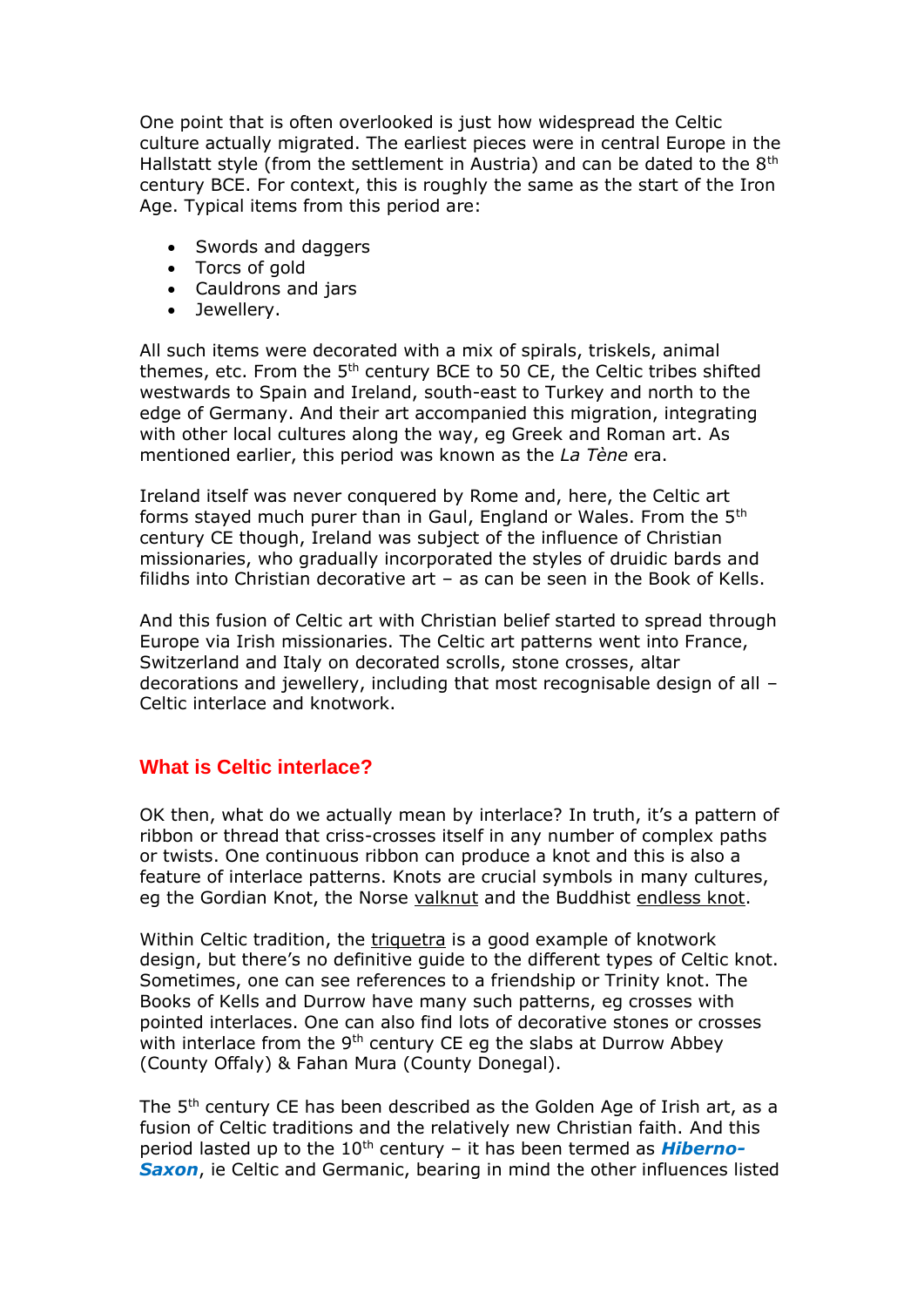above. Much of the complex and ornate interlace patterns were produced by Irish artists on such items as:

- Bibles or gospel documents, eg the Book of Durrow
- **Furniture**
- Friezes on buildings
- Altar decorations, eg the Ardagh Chalice
- Monumental crosses
- Harps, brooches or medallions
- Decorative stones on tombs.

A lot of the designs here were variants on the single ribbon interlace with diagonal lines, over-and-under weaving, links with spirals and any number of colours. This single ribbon pattern is common to illuminated books, monuments and jewellery of this period. And, one of the key principles of interlace is the simple repetition of a knot at regular intervals, as can be seen from the Book of Durrow.

The different colours along the ribbon's path is symbolic of the influence of another culture, eg from the Middle East. Occasionally, interlace patterns are enclosed within squares, triangles or labyrinths – examples are in the Book of Durrow, the Book of Kells and the St Gall Gospel.

#### **Celtic patterns in early Christianity**

One iconic interlace design that is often found in early Christian books or on crosses is that of interlaced plants. In many cases, it is an interlaced vine with many spirals, but can also reflect the Old Testament theme of the tree of life plus serpent. An example might be the Drumcliff High Cross from County Sligo that is dated at the 9<sup>th</sup> century CE.

The question of *rinceaux* on Christian artefacts is an ongoing debate – some would say that this is not a Celtic design at all, but derives from a Græco-Roman culture instead. It's a decorative strip of vines with leaves, fruit or flowers, which resemble mistletoe in the Book of Kells. However, rinceaux patterns can be found in India and in Chinese Buddhism, so the debate continues.

With reference to the Book of Kells, there are several examples of trees of life, portrayed with double spirals by Celtic artists. And there are other such examples to be found in the St Chad Gospels, the Shrine of St Patrick's Bell, the Bewcastle Cross and the Muiredach Cross.

In the case of the latter, it's a good example of rinceaux plus birds, hares or lions – all symbolic animals. Interlaced lions feature in the Book of Kells. Dogs, serpents and hares feature in both the Book of Kells and in the Lindisfarne Gospels. Interlaced birds can be found in the Gospel Book of Mac Regol too. If you get the chance to look at the Book of Kells, take some time to study the wonderful interlaced letters, which also feature animals.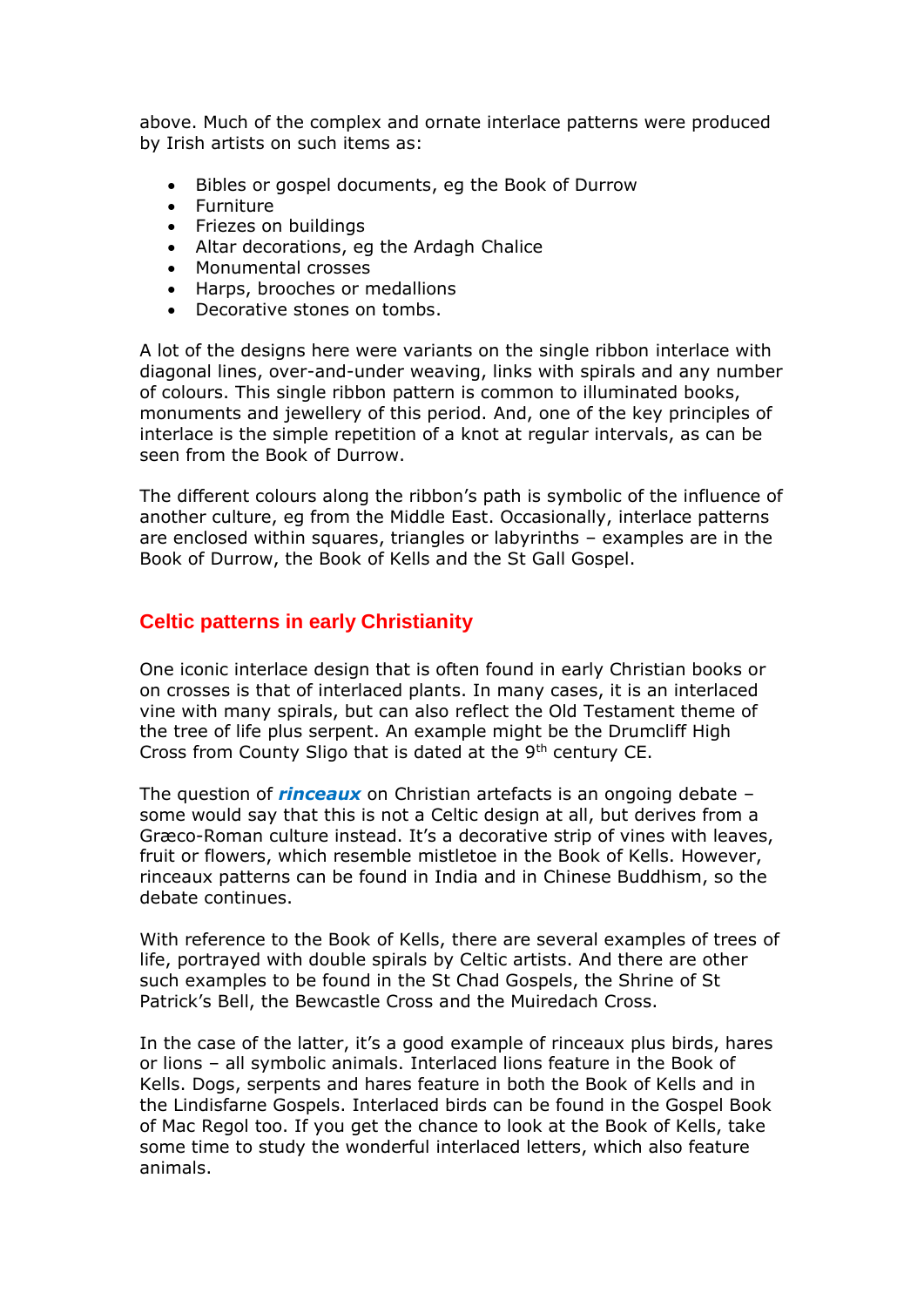### **The Irish Celtic Revival**

Much of the Celtic knotwork and interlace style faded during the increasing dominance of other cultures, eg the Danish and Christian influences. Some remnants of Celtic craftsmanship survived, but the main renaissance in Celtic art forms (painting, jewellery and applied arts) came in the 19<sup>th</sup> century.

This was described as the Irish Celtic Revival and was partly linked with the discovery of artefacts such as the Tara Brooch in 1850 and the Ardagh Chalice. There were other reasons, as shown below.

- 1. The increased interest in Irish nationalism in Victorian times was extended to Irish folklore, legends and history.
- 2. The Irish historian, George Petrie, was responsible for the Royal Irish Academy amassing a collection of Celtic art, manuscripts and metal relics (*see below*).
- 3. The poet, WB Yeats, promoted traditional Irish literature and poetry via the new Irish National Theatre.
- 4. Archæologists discovered two major collections of Celtic artefacts at La Tène and Hallstatt.

A key venue for the Irish Celtic Revival, particularly for knotwork and interlace patterns was the Glasgow School of Painting, where many jewellers and metalworkers started to produce designs based on the ancient Celtic brooches in the middle of the 19<sup>th</sup> century.

By that time, Irish motifs and symbols had started to influence the work of stone carvers, makers of furniture, the souvenir traders and all sorts of applied artists - all producing reproductions of Celtic ornaments and jewellery. In addition to making such products, based on styles, Dublin jewellers began to make copies and imitations.

In 1849 the Royal Irish Academy allowed the firm of Waterhouse & Co. to make drawings and copies of antique brooches in its collection, which led to manufacture on a large-scale. By 1853, their catalogue included:

- The Clarendon Brooch
- The Royal Tara Brooch
- The Knights of Templar Brooch
- The Dublin University Brooch
- The Innisfallen Brooch.

The Tara Brooch was considered to be the most elaborate and beautiful of brooches and became especially fashionable. Many brooches were made in imitation of the Tara Brooch, but others featured Irish architectural antiquities such as castles and abbeys. The Ulster Museum has a brooch of bog oak from 1850 which shows Erin playing her harp while sitting on a bank studded with little gold shamrocks.